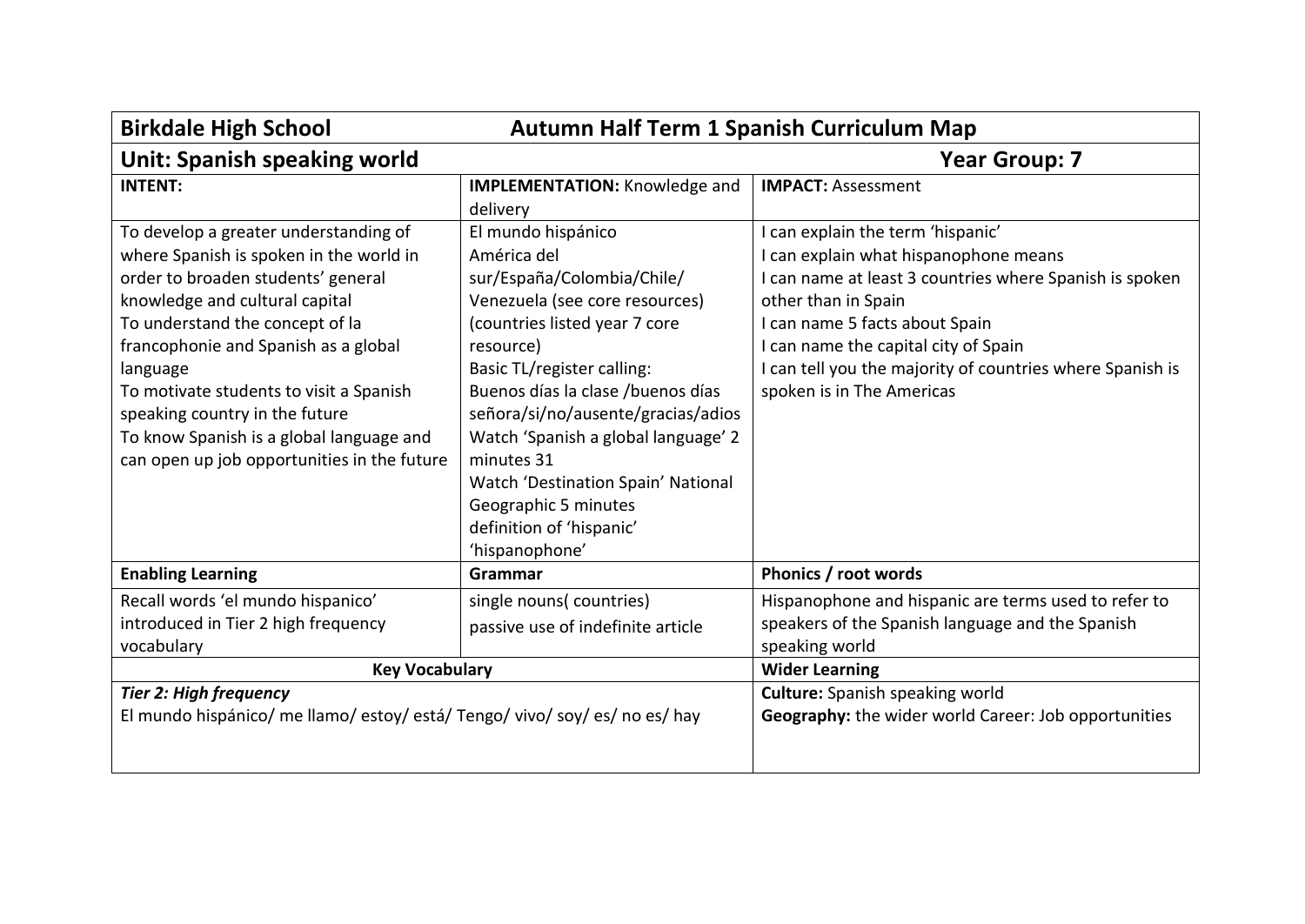| <b>Birkdale High School</b><br><b>Autumn Half Term 1 Spanish Curriculum Map</b> |                                       |                                                                  |  |  |
|---------------------------------------------------------------------------------|---------------------------------------|------------------------------------------------------------------|--|--|
| <b>Unit: Introduction to Spanish Phonics</b>                                    |                                       | <b>Year Group: 7</b>                                             |  |  |
| <b>INTENT:</b> Aims of the Unit                                                 | <b>IMPLEMENTATION:</b> Knowledge and  | <b>IMPACT: Assessment</b>                                        |  |  |
|                                                                                 | delivery                              |                                                                  |  |  |
| To understand how Spanish phonology                                             | Alphabet; 27 letters                  | I can state how many letters are in the spanish alphabet         |  |  |
| works                                                                           | Vowels; 5                             | I can name the vowels in Spanish                                 |  |  |
|                                                                                 | Real Academia Española: role and      | I can explain what 'phonics' are                                 |  |  |
| To develop knowledge of the Spanish                                             | objective                             | I can explain what the Spanish Academy does                      |  |  |
| alphabet and vowels                                                             | Introduction to the Phonics using the | I can start using phonic rules to pronounce letters such         |  |  |
|                                                                                 | audio phonic teaching resource        | as 'a'                                                           |  |  |
| To understand the role of The Spanish                                           |                                       |                                                                  |  |  |
| Academy                                                                         | phonic sound 'a'                      |                                                                  |  |  |
| <b>Enabling Learning</b>                                                        | Grammar                               | Phonics / root words                                             |  |  |
| Recall the meaning of 'phonics' from the                                        | What is phonics?                      | Hispanophone and hispanic are term sussed to refer to            |  |  |
| previous lesson and to understand the                                           | Acronyms used in phonics:             | speakers of the Spanish language and the Spanish                 |  |  |
| importance of practising different phonic                                       | SFC - Silent final consonant          | speaking world                                                   |  |  |
| sounds to enable pupils to pronounce                                            | SSC - Symbol sound correspondences    | Phonics from the word 'phon' meaning sound eg.                   |  |  |
| words accurately and confidently.                                               | SFE - Silent final 'E'                | telephone/microphone/symphony                                    |  |  |
|                                                                                 | Introduction of source word and 5     |                                                                  |  |  |
|                                                                                 | cluster words for each phonic sound   |                                                                  |  |  |
| <b>Key Vocabulary</b>                                                           |                                       | <b>Wider Learning</b>                                            |  |  |
| <b>Tier 2: High frequency</b>                                                   |                                       | <b>Cultural:</b> Developing an awareness of 'Real Academia       |  |  |
| El mundo hispánico/ me llamo/ estoy/ está/ Tengo/ vivo/ soy/ es/ no es/ hay     |                                       | Espanola' which is a cultural organisation and of its mission to |  |  |
|                                                                                 |                                       | ensure the stability of the Spanish language.                    |  |  |
|                                                                                 |                                       | Literacy: practising the Spanish alphabet/ vowels                |  |  |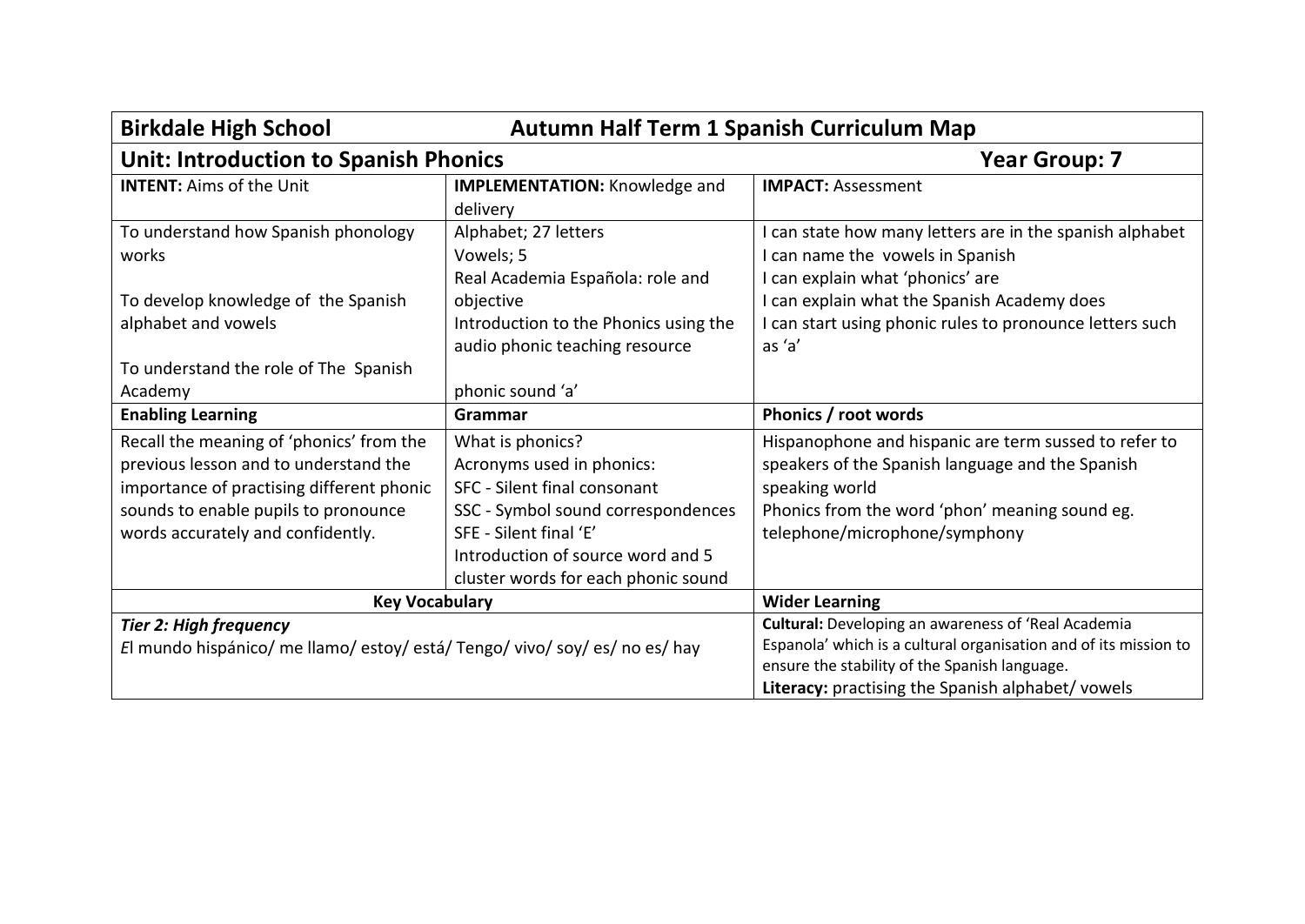| <b>Birkdale High School</b><br><b>Autumn Half Term 1 Spanish Curriculum Map</b>      |                                       |                                                                |  |  |
|--------------------------------------------------------------------------------------|---------------------------------------|----------------------------------------------------------------|--|--|
| <b>Year Group: 7</b><br><b>Unit: Greetings</b>                                       |                                       |                                                                |  |  |
| <b>INTENT:</b> Aims of the Unit                                                      | <b>IMPLEMENTATION: Knowledge and</b>  | <b>IMPACT: Assessment</b>                                      |  |  |
|                                                                                      | delivery                              |                                                                |  |  |
| To initiate a basic conversation with a Spanish                                      | Hola/Buenos dias/buenas               | I can start a conversation in Spanish                          |  |  |
| speaker in order to broaden students' general<br>knowledge of social norms/etiquette | tardes/buenas noches/adiós/hasta la   | I can end a conversation in Spanish                            |  |  |
|                                                                                      | vista/buen fin de semana/buenas       | I can ask how somebody is                                      |  |  |
| To ask key questions when initiating a                                               | vacaciones                            | I can say how I am                                             |  |  |
| conversation for the first time during a visit to a                                  | ¿Y tu?                                | I can ask somebody what their name is                          |  |  |
| Spanish speaking country                                                             | ¿Qué tal? Estoy fenomenal/bien/muy    | I can say what my name is                                      |  |  |
| To talk about who you are/how you are and use                                        | bien/regular/estupendo/fenomenal/f    | I can ask a simple question using ¿y tu? in Spanish            |  |  |
| simple salutations during a visit to a spanish                                       | atal/ gracias/¿cómo te llamas? Me     | I can say where I live I can ask someone where they live       |  |  |
| speaking country                                                                     | llamo                                 |                                                                |  |  |
|                                                                                      | ¿Dónde vives? Vivo en                 |                                                                |  |  |
|                                                                                      | What's in a name 8 minutes            |                                                                |  |  |
| <b>Enabling Learning</b>                                                             | Grammar                               | Phonics / root words                                           |  |  |
|                                                                                      | Formal and informal register - ¿y tú? | Phonic sound: 'LL'                                             |  |  |
| Recall ' me llamo' introduced in Tier 2                                              | First person me llamo/vivo ending 'o' | (Ilamo/Ilegar/Ilevar/Ilave/amarillo/ella)                      |  |  |
| high frequency vocabulary at the start of                                            | Intensifier 'bastante' 'muy'          | Phonic sound: 'QUE' (porque/pequeno/ parque)                   |  |  |
| the unit of work.                                                                    | Questions ¿Cómo? ¿Qué?¿Dónde?         |                                                                |  |  |
| Awareness of phonic sounds to enable                                                 |                                       | Root words: Ilamo/Ilamada/Ilamar/Ilamarse                      |  |  |
|                                                                                      |                                       | Buenos-good días-day                                           |  |  |
| accurate pronunciation.                                                              |                                       | Vivo/vivir/vida                                                |  |  |
|                                                                                      |                                       |                                                                |  |  |
| <b>Key Vocabulary</b>                                                                |                                       | <b>Wider Learning</b>                                          |  |  |
| <b>Tier 2: High frequency</b>                                                        |                                       | <b>Cultural:</b> What's in a name? Link between traditions and |  |  |
| El mundo hispánico/ me llamo/ estoy/ está/ Tengo/ vivo/ soy/ es/ no es/ hay          |                                       | names                                                          |  |  |
|                                                                                      |                                       | Popular spanish names                                          |  |  |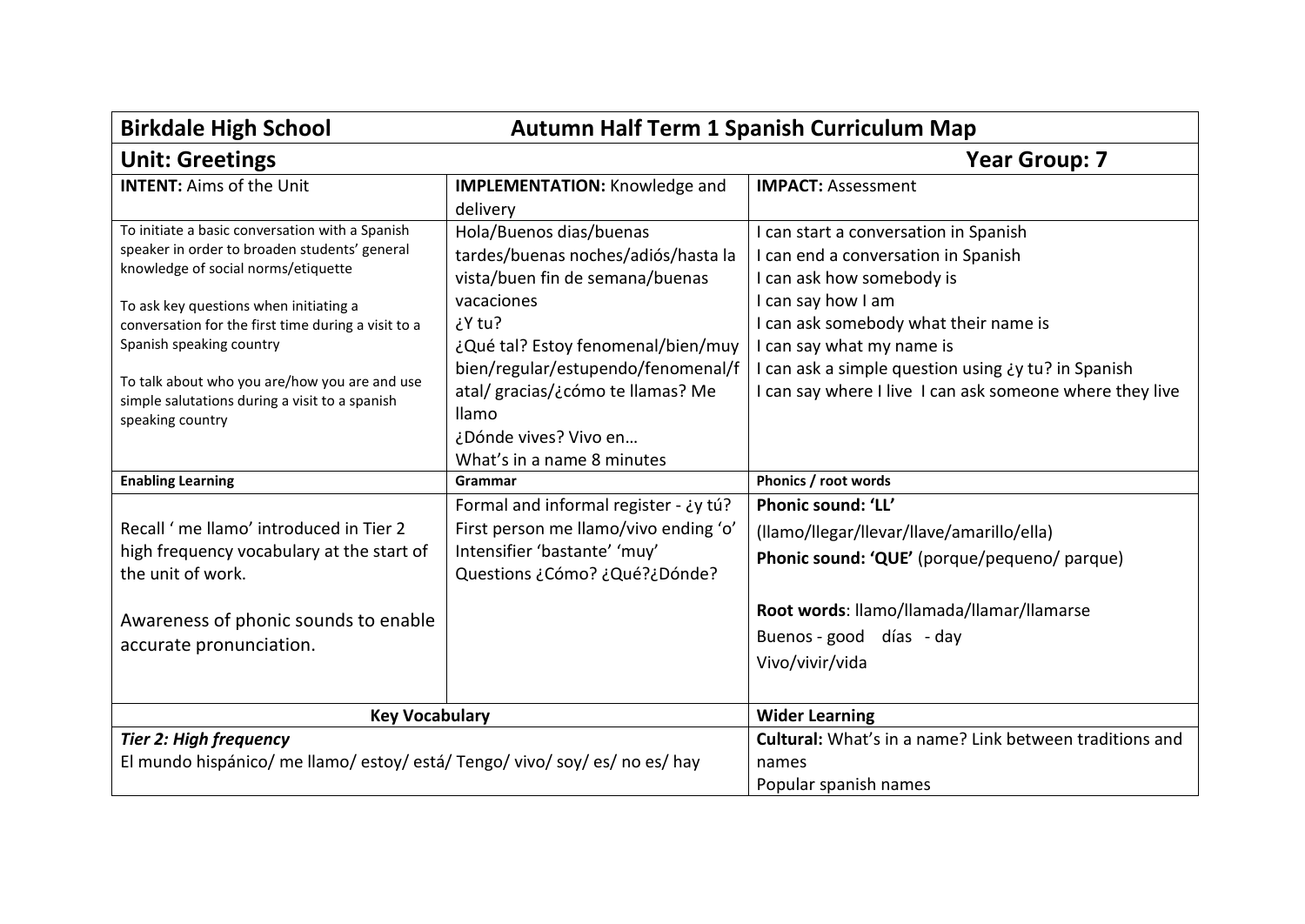| Autumn Half Term 1 Spanish Curriculum Map<br><b>Birkdale High School</b>                                                                                                                                                                |                                                                                                                                                                                                                                                                                                                                                             |                                                                                                                                                                                                                                                                                                                                                                                                     |  |
|-----------------------------------------------------------------------------------------------------------------------------------------------------------------------------------------------------------------------------------------|-------------------------------------------------------------------------------------------------------------------------------------------------------------------------------------------------------------------------------------------------------------------------------------------------------------------------------------------------------------|-----------------------------------------------------------------------------------------------------------------------------------------------------------------------------------------------------------------------------------------------------------------------------------------------------------------------------------------------------------------------------------------------------|--|
| Unit: ESTAR to talk about how you are feeling (at the moment)                                                                                                                                                                           | <b>Year Group: 7</b>                                                                                                                                                                                                                                                                                                                                        |                                                                                                                                                                                                                                                                                                                                                                                                     |  |
| <b>INTENT: Aims of the Unit</b>                                                                                                                                                                                                         | <b>IMPLEMENTATION:</b> Knowledge and delivery                                                                                                                                                                                                                                                                                                               | <b>IMPACT: Assessment</b>                                                                                                                                                                                                                                                                                                                                                                           |  |
| To describe how you are feeling now<br>using estar during a conversation with<br>a spanish speaker<br>To build on knowledge of the verb<br>'estar' as the most commonly used<br>verb in Spanish in order to start to<br>build sentences | Estar all forms<br>hoy/ muy<br>nervioso/enfermo/blanco (pale)<br>tranquilo/raro/serio/contento/bien/loco                                                                                                                                                                                                                                                    | I can give the meaning of estar in English<br>I can discuss how verb endings change<br>depending on who is talking/doing the action<br>I can explain the meaning of the word<br>conjugate<br>I can explain how estar is used to talk about<br>current feelings<br>I can describe how I am feeling now/today in<br>Spanish<br>I can understand or recognise how others are<br>feeling now in Spanish |  |
| <b>Enabling Learning</b>                                                                                                                                                                                                                | Grammar                                                                                                                                                                                                                                                                                                                                                     | Phonics / root words                                                                                                                                                                                                                                                                                                                                                                                |  |
| Recall 'Estoy' and 'Esta' introduced in<br>Tier 2 high frequency vocabulary at<br>the start of the unit of work                                                                                                                         | Estar all forms<br>Explain estar for current state eg. nervous for an<br>exam but nervous to describe how a person is<br>generally/ serious for an exam but serious to<br>describe how a person is generally<br>Adjectives but no agreements. Only masculine<br>singular adjectives used<br>Unit is about ESTAR rather than adjectives<br>Intensifier 'muy' | Phonic sound: 'co' (comer/con/<br>coche/contento)<br>Root words: enfermo/enfermero/enfermería<br>serio/seriedad/seriamente                                                                                                                                                                                                                                                                          |  |
| <b>Key Vocabulary</b>                                                                                                                                                                                                                   |                                                                                                                                                                                                                                                                                                                                                             | <b>Wider Learning</b>                                                                                                                                                                                                                                                                                                                                                                               |  |
| <b>Tier 2: High frequency</b><br>El mundo hispánico/ me llamo/ estoy/ está/ Tengo/ vivo/ soy/ es/ no es/ hay                                                                                                                            |                                                                                                                                                                                                                                                                                                                                                             | Literacy: Recognising verb patterns and<br>recalling conjugation of key verb 'Estar'                                                                                                                                                                                                                                                                                                                |  |